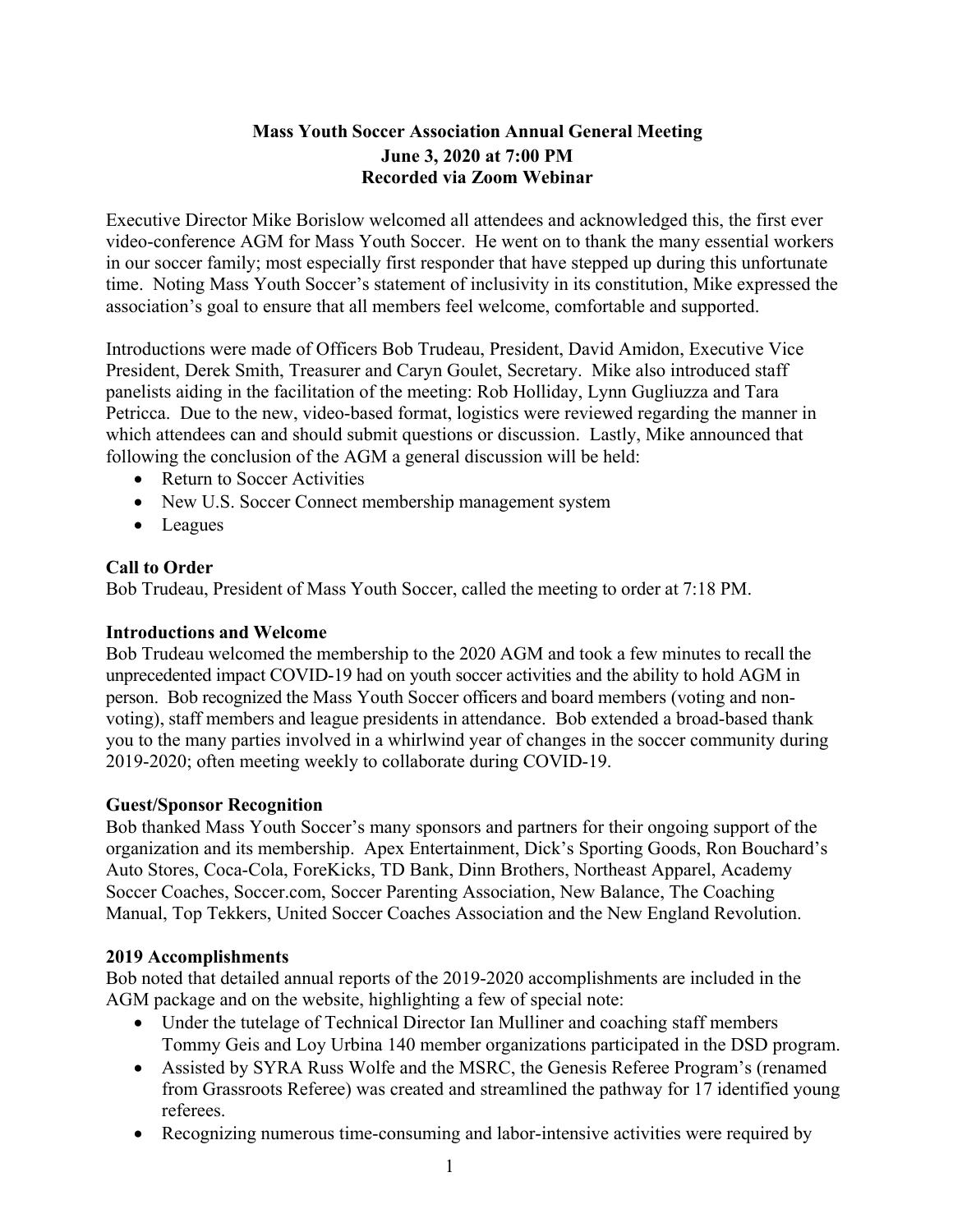recent legislation including Mass Youth's Safe Soccer platform, National background checks for adults and insurance coverage enhancements.

- Of special note, Mass Youth earned special distinction for the grant it received from USSF's Innovate to Grow Grant for its Portable Soccer Pitch, highlighted by USYS as a "best in class" creative concept to grow the game.
- Field re-turf project, although approved may by delayed given the current situation.
- The depth and breadth Member toolkit along with governance, futsal and registration platform initiatives continue.
- In recognition of his involvement with Mass Youth's two affiliated youth futsal programs; board member Jeff Chambers was chosen to participate on the USYS Futsal Committee

## **2019 AGM Minutes**

Having been distributed and posted with appropriate advance notice and having received no questions, comments or concerns, Bob noted that the 2019 AGM minutes were considered approved by acclamation.

## **Credential Report**

Secretary Caryn Goulet provided the credentials report noting that Mass Youth has a total of 272 voting members. According to its constitution, 7.5% of that total represents a quorum for voting purposes, or 21 voting member organizations. In attendance were 24 voting member organizations therefore a quorum was deemed to be present.

#### **Financial Report**

Treasurer Derek Smith provided the following, noting that the detailed reports themselves had been distributed and posted with appropriate advance notice of the meeting. He provided the highlights and answered questions about the retirement of bank debt and interest in contrast to revenues collected:

#### **2018-2019 Financial Report**

Audit firm Tonneson & Company provided a clean opinion including closing balances as of October 31, 2019 and notation that the audited results were considered in compliance with all bank covenants.

#### **2019-2020 Budget Highlights**

As approved by the Mass Youth Board of Directors November 2019, Derek highlighted various budgeted items.

Finally, Derek acknowledged this as his last report as Treasurer and expressed his thanks to Tara Petricca, Mike Borislow among many with whom he has worked during the last 8 years and expressed his support of Thomas Ringler as Mass Youth's new Treasurer.

#### **Executive Director's Report**

The ED Report was sent out and posted with appropriate advance notice of the meeting. Mike Borislow thanked the membership for their attendance at the meeting and noted special thanks to the Mass Youth staff with comments about each individual area and staff member: Field Crew (Otis Falvey and Jason Collechi), Office Support (Jaime Balboni), Field and Hotel (Lori Jimenez), Events & Programs (Lynn Gugliuzza), TSL (Maureen LaRoche), Risk/CORI (Mary Relic), National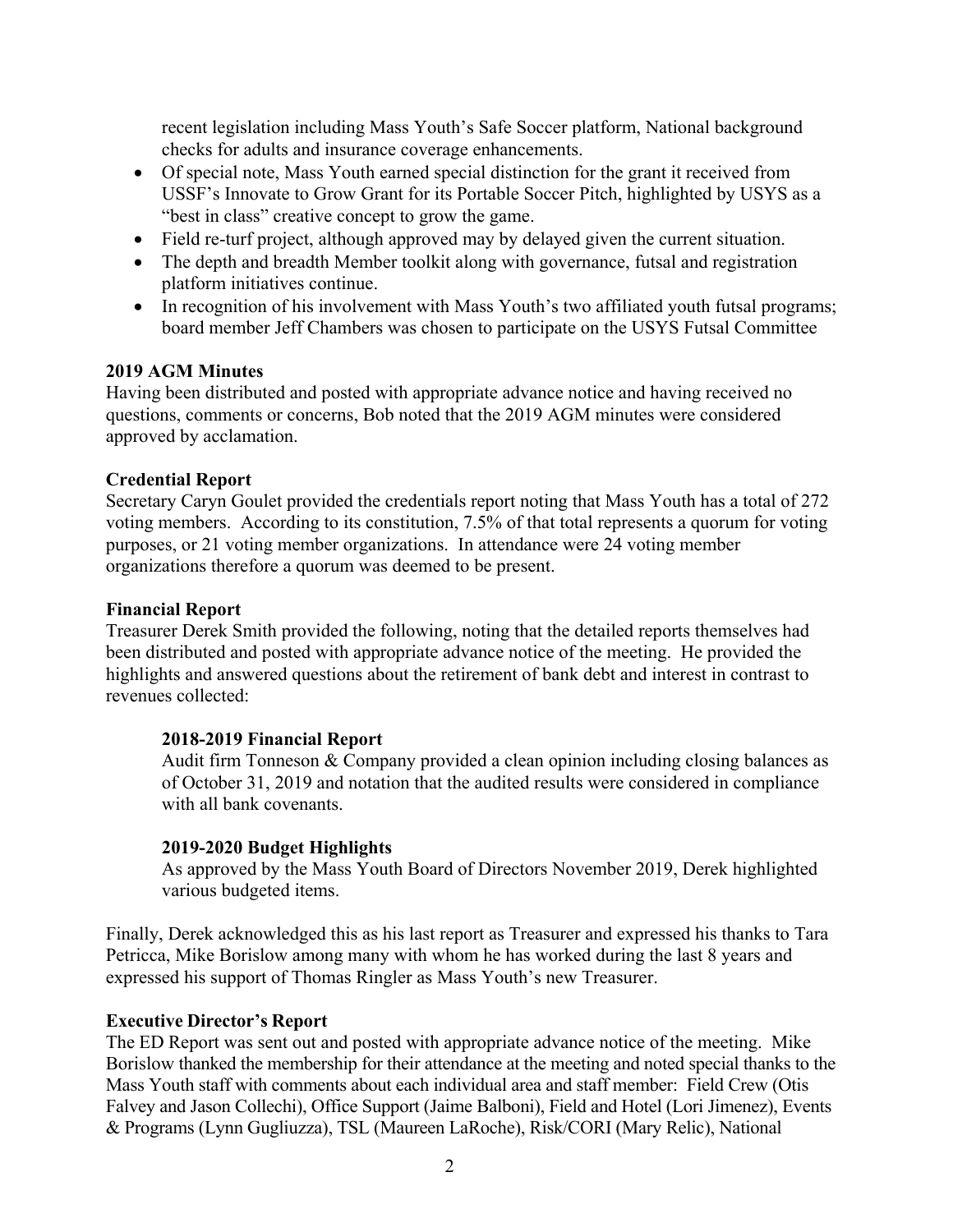Championships (Terri Filippetti), Marketing & Communications (Rob Holliday), Registrations (Rachel Woo), Technical Department (Ian Mulliner, Tamie Endow, Loy Urbina, Tommy Geis) and Finance & HR (Tara Petricca).

### **Election of Officers**

Mike turned the meeting over to David Amidon who thanked the audience for attendance, engagement and nominations for the following:

- (3) Class C Directors for 4-year term (ending 2024)
- (1) Treasurer for 4-year term (ending 2024)

**Nomination Committee**: David explained the role of the committee and thanked those who served: Chair Derek Smith, David Amidon, Matt Naventi (Berkshire County League President), Deb Perry (Bridgewater Registrar), Danielle Osario (Methuen President). David referenced candidate bios and letters that had been posted on website with appropriate advance notice of the meeting. He summarized the process for candidates to be nominated and elected, noting that the by-laws do not allow nominations from the floor. David added that initially (5) well-qualified individuals submitted (2) of which subsequently withdrew their names for this election leaving the following (3) who are considered elected by acclamation:

Howie Blatt, incumbent Dave Boloz, incumbent Dave Dalrymple, incumbent

Bob harkened back to when Derek Smith came into the position of Treasurer for Mass Youth following years of his professional and non-profit years of experience. He reported that Derek's expertise interacting with financial institutions has been invaluable and that "the measure of a person's success is to have left an organization in a better position than when they found it" – something that can definitely be said of Derek.

David noted that with only one nominee for the Treasurer position, Thomas Ringler was considered elected by acclamation.

#### **New Business**

Bob remarked that the Board recommends the membership codify in its constitution language authorizing future meetings to be held virtually like those currently allowed under the Commonwealth's emergency provisions. This will be an agenda item of an upcoming Special Membership Meeting (TBA). Bob added that attendee participation in a post meeting survey would also be greatly appreciated.

#### **Good of the Game**

Caryn reported that Ray Robinson retired May 1, 2020 after many years of service to the game and its family at a local, state and national level including recent national roles as TOPSoccer Chair and Children with Disabilities Committee. Bob also recognized Steve Robinson, former president of MAPL/NSL and a hard-working member of the Mass State Cup program along with his wife Melanie.

#### **Adjournment**